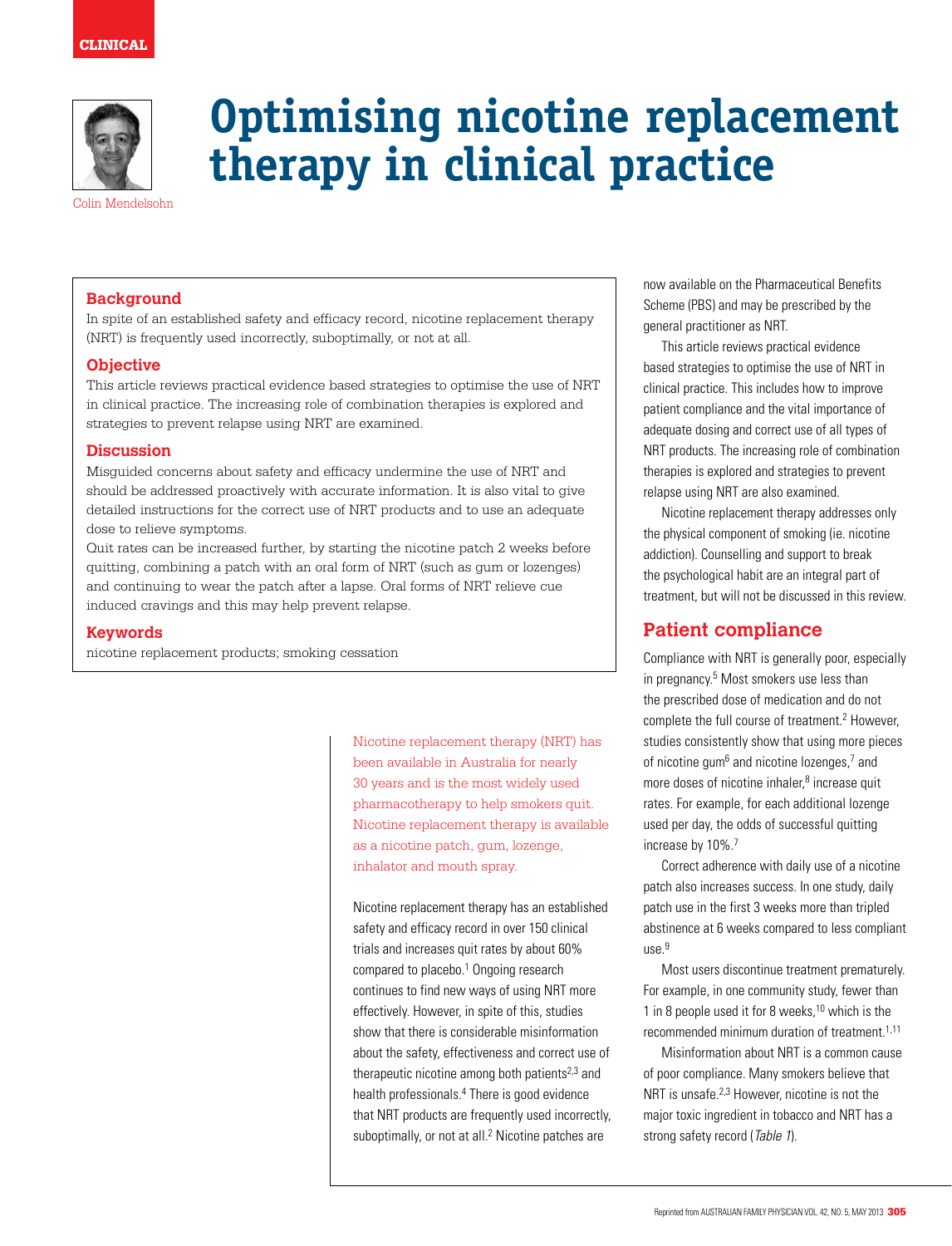A majority of smokers do not believe NRT is effective,<sup>2,3</sup> in spite of extensive research conclusively demonstrating the opposite.<sup>1</sup> A common fear is that NRT is addictive.<sup>3</sup> In fact, all forms of NRT deliver nicotine much more slowly than cigarettes, and NRT has low or no abuse potential.12 In any case, the adverse effects of long term NRT are negligible compared to smoking.

These beliefs may reduce the uptake of NRT and thereby undermine outcomes. If they are directly addressed with scientific information, approximately half of the misinformed smokers say they would be more likely to use NRT as part of a quit attempt.<sup>3</sup> This would also be expected to increase compliance when using NRT. General practitioners could proactively discuss these issues with their patients, particularly concerns about safety (Table 1).

Ironically, one of the most common reasons for ceasing NRT prematurely is because it is effective.13 When craving and withdrawal are well controlled via treatment, patients may mistakenly assume that the treatment is no longer necessary.

Other causes of poor compliance and strategies to address these are shown in Table 2.

# **Correct usage of oral NRT**

The oral, quick acting forms of NRT (lozenges, gum, inhalator, mouth spray) are often used incorrectly, resulting in lower effectiveness and more side effects. It is vital to instruct patients on

# Table 1. Safety of nicotine<sup>12,31,33</sup>

#### **What nicotine does**

- Psychoactive effects: dependence, short term relief of anxiety and low mood, increased arousal and concentration
- Minor haemodynamic effects: increased heart rate and cardiac contractility, transient increase in blood pressure, vasoconstriction
- Fetal neurotoxicity, lung damage, hypoxia
- Reduced insulin sensitivity
- Delayed wound healing (vasoconstriction)

#### **What nicotine does NOT do**

- • Nicotine does not cause cancer
- • Nicotine does not cause cardiovascular disease
- Nicotine does not cause lung damage

their correct use and to review their technique at follow up visits (Table 3).

Nicotine from all the oral products is absorbed through the lining of the mouth. A slow chewing and sucking technique is vital for nicotine gum and lozenges as swallowed nicotine is poorly absorbed and may cause nausea or hiccups. The

inhalator requires shallow inhalations to deliver nicotine into the oral cavity, as, unlike cigarettes, it is not absorbed from the lungs. The mouth spray is sprayed into the side of the mouth or under the tongue.

Patients should be advised not drink or eat immediately before and while using any form

| Table 2. Improving patient compliance <sup>11,12,32</sup> |                                                                                                                                                                                                                                                                                                                                                                                                                                                                                   |  |
|-----------------------------------------------------------|-----------------------------------------------------------------------------------------------------------------------------------------------------------------------------------------------------------------------------------------------------------------------------------------------------------------------------------------------------------------------------------------------------------------------------------------------------------------------------------|--|
| Common causes of poor<br>compliance                       | What to discuss with patient                                                                                                                                                                                                                                                                                                                                                                                                                                                      |  |
| Concerns about safety                                     | NRT is always safer than smoking. Nicotine levels<br>from NRT are much lower than smoking. Nicotine<br>does not cause cancer, lung disease or heart<br>attacks. It is the other chemicals in tobacco smoke<br>that cause most of the health effects of smoking.<br>NRT does not kill, it helps people stop smoking,<br>and stopping smoking saves lives                                                                                                                           |  |
| Concerns about the<br>addictiveness of NRT                | Cigarettes are far more addictive than NRT. You<br>get less nicotine from NRT and it is delivered more<br>slowly so the risk of becoming addicted is very<br>small. Using NRT for a very long time is much less<br>harmful to health than smoking                                                                                                                                                                                                                                 |  |
| Lack of confidence in efficacy                            | Short term use of NRT is a proven aid to<br>quitting. It makes quitting more comfortable by<br>relieving cravings and withdrawal symptoms and<br>significantly increases your chances of quitting                                                                                                                                                                                                                                                                                 |  |
| Not using enough pieces                                   | NRT is more effective when higher doses are used.<br>NRT is relatively harmless and is safer than smoking                                                                                                                                                                                                                                                                                                                                                                         |  |
| Stopping NRT too early                                    | The treatment is working but needs to be taken<br>for at least 8 weeks to give you time to break the<br>smoking habit. Don't stop NRT until you feel you<br>can resist cravings in situations that would have<br>made you smoke in the past                                                                                                                                                                                                                                       |  |
| NRT is not working                                        | Have more doses of oral NRT, use combination<br>therapy or add a second patch. Do not drink<br>or eat for 15 minutes before or while using oral<br>products so your mouth can absorb the nicotine.<br>Boost behavioural support. Consider varenicline or<br>bupropion                                                                                                                                                                                                             |  |
| Side effects                                              | Most side effects settle with time. Is the product<br>being used correctly? Chew gum more slowly and<br>try to avoid excessive swallowing of oral products.<br>Step down to a lower strength patch. Remove the<br>patch at bedtime if sleep is disturbed. Rotate patch<br>sites and use hydrocortisone 1% cream for skin<br>irritation. Use a different form of NRT. Apparent<br>side effects can be due to nicotine withdrawal and<br>may require more nicotine rather than less |  |
| Cost                                                      | Calculate and compare the cost of a course of NRT<br>and the long term cost of smoking. Shop around for<br>lower prices, buy online and use generic brands                                                                                                                                                                                                                                                                                                                        |  |
| Removing patch after a lapse                              | Smoking while wearing a patch is safe. Keeping<br>the patch on helps prevent a lapse becoming a full<br>relapse                                                                                                                                                                                                                                                                                                                                                                   |  |
| 'Should be able to quit on my<br>own'                     | Smoking is an addiction not a habit. Some people<br>are more addicted than others because of their<br>genetic makeup. It is not a question of willpower                                                                                                                                                                                                                                                                                                                           |  |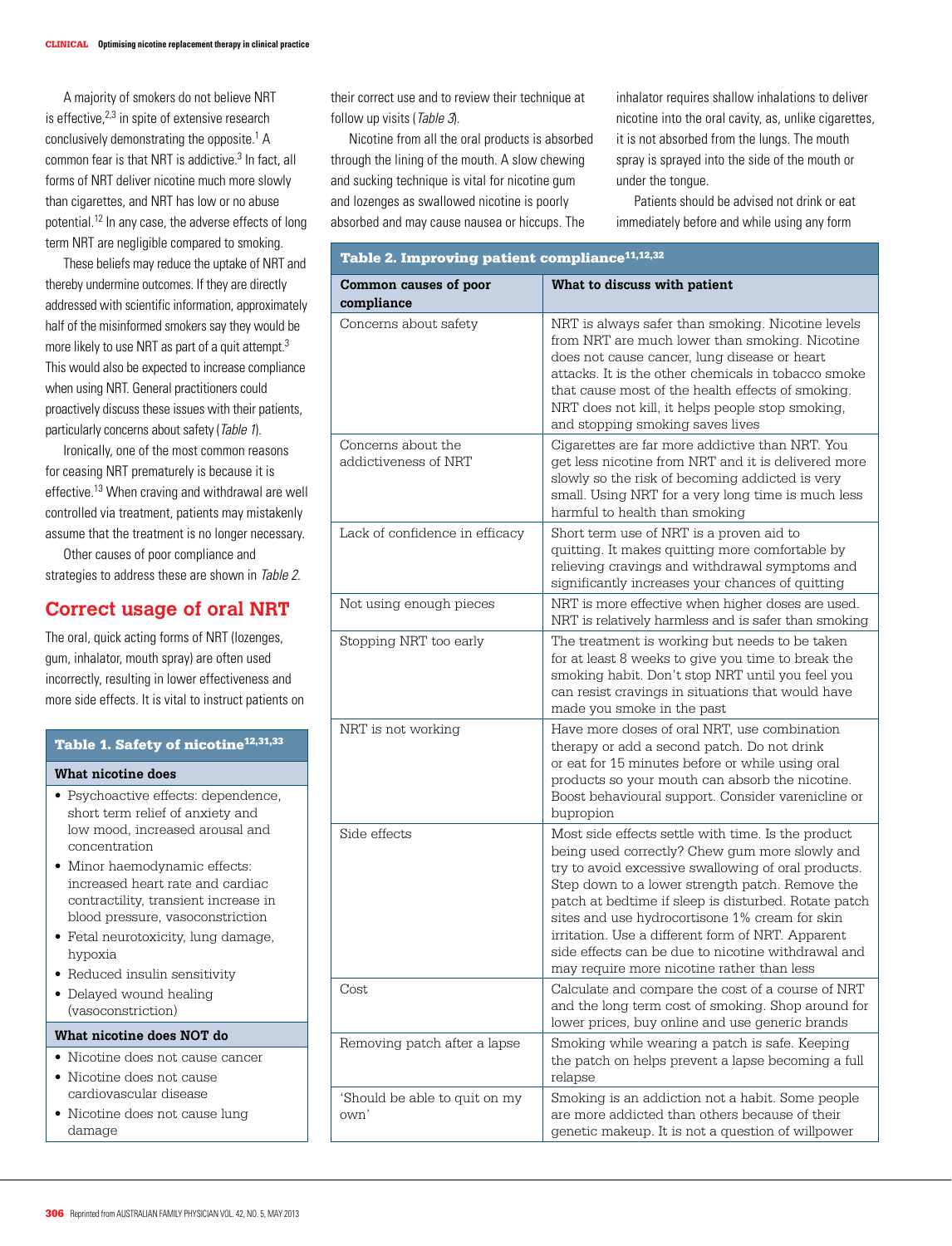of oral NRT as this reduces the absorption of nicotine in the mouth.14

Nicotine mouth spray is the latest oral form of NRT on the Australian market. In a recent phase 3 trial, mouth spray more than doubled the quit rate compared to placebo at 12 months (RR 2.48).15 Nicotine mouth spray may relieve cravings more quickly than lozenges and other nicotine products.16 The mouth spray is well tolerated and the discontinuation rate due to side effects is comparable to other NRTs.15 Adverse events include irritation of the mouth and throat, salivary hypersecretion, nausea, dyspepsia, headache and hiccups.15

# **Adequate dosing of nicotine**

In general, patients using NRT receive too little nicotine, partly due to misguided concerns about safety.2,3

Smokers of 10 or more cigarettes per day should start with a full strength patch (21 mg/24 hours or 15 mg/16 hours).<sup>11</sup> If cravings or withdrawal symptoms are not controlled, an oral form of NRT should be added (see below). Adding a second nicotine patch produces only a modest 14% increase in quit rates.<sup>1</sup>

The recommended doses of oral forms of NRT are shown in Table 3; 4 mg gum or lozenges are advised for more addicted smokers.<sup>11</sup> such as those who smoke within 30 minutes of waking.<sup>17,18</sup> Blood nicotine levels from the recommended doses of NRT are about half those of regular smoking,  $19$ so the initial dose can be safely titrated upward if symptoms are not controlled. Higher doses of the oral products have been shown to be safe and significantly increase quit rates.<sup>6-8</sup>

Smokers who are more nicotine dependent or those who metabolise nicotine more quickly generally need larger doses than average.20

Lower strength nicotine patches (14 mg/24 hours and 7 mg/24 hours) are now listed on the PBS for smokers who require a dose reduction, for example due to side effects from the full strength

patch. There is no evidence that weaning with lower strength patches at the end of treatment offers any benefit over abrupt cessation.<sup>1</sup>

# **Combination therapy**

Combining the nicotine patch with an oral form of NRT (combination therapy) has been shown to increase quit rates by 34–54% compared to using the patch alone. $1,21$  The patch provides a steady protection against background cravings and the oral forms give quick, flexible relief for breakthrough cravings as a result of smoking triggers, such as the smell of smoke.

Combination therapy is well tolerated. Adverse effects and adherence are similar to monotherapy,21 but there is a greater financial cost to the patient.

In Australia, combinations of the nicotine patch and nicotine 2 mg gum, 2 mg lozenge, 1.5 mg mini lozenge and mouth spray are Therapeutic Goods Administration licensed for smokers who have relapsed in the past or who experience cravings using only one form of NRT. However, some smoking cessation experts now recommend combination therapy as first line treatment for most dependent smokers using NRT, rather than monotherapy.22

Combining NRT with bupropion increases quit rates by 24% compared to bupropion alone.<sup>1</sup> There have been no randomised controlled trials of NRT combined with varenicline to date.

# **Pre-cessation use of a nicotine patch**

There is evidence to support the use of nicotine patches before smoking cessation, with the Therapeutic Goods Administration licensing an approach of starting a patch 2 weeks before quit day.11 A Cochrane review found that starting a patch before quit day increases success rates by 35% over and above the traditional quit day application.<sup>1</sup> The evidence does not support the use of oral forms of NRT before quit day.1

Smoking while using NRT is safe and is not associated with any additional adverse reactions.<sup>2,23</sup> Patients need to be reassured about this.

# **Continue nicotine patch after a lapse**

Studies show that even a single episode of smoking ('lapsing') almost inevitably leads to relapse.24

| Product      | <b>Instructions</b>                                                                                                                                                                                                     | Daily dose                                                                                                                                                                       |
|--------------|-------------------------------------------------------------------------------------------------------------------------------------------------------------------------------------------------------------------------|----------------------------------------------------------------------------------------------------------------------------------------------------------------------------------|
| Gum          | Chew slowly until taste becomes strong<br>then rest between gum and cheek. Chew<br>again several times slowly when taste<br>fades. Try not to swallow excessively.<br>Repeat for 30 minutes or until the taste<br>fades | 2 mg gum: 8–20 pieces<br>4 mg qum: 4-10 pieces                                                                                                                                   |
| Lozenge      | Allow to dissolve in mouth (about 20-30<br>minutes), moving from side-to-side<br>from time-to-time. Try not to swallow<br>excessively. Do not chew or swallow<br>whole                                                  | 2 mg and 4 mg<br>lozenges: 9-15 pieces                                                                                                                                           |
| Mini lozenge | Allow to dissolve in mouth (about 10-13<br>minutes), moving from side-to-side<br>from time-to-time. Try not to swallow<br>excessively. Do not chew or swallow<br>whole                                                  | 1.5 mg mini lozenges:<br>9-20 pieces<br>4 mg mini lozenges:<br>9-15 pieces                                                                                                       |
| Inhalator    | Take shallow puffs approximately every<br>2 seconds or alternatively take four puffs<br>every minute. Continue for up to 30<br>minutes                                                                                  | 3-6 cartridges                                                                                                                                                                   |
| Mouth spray  | Spray into the mouth, avoiding the lips.<br>Do not inhale while spraying. Use when<br>cigarettes would usually be smoked or<br>if cravings emerge. Do not swallow for a<br>few seconds after spraying                   | 1-2 sprays every 30-60<br>minutes. Maximum<br>four sprays per hour<br>or 64 sprays per day<br>Maximum two sprays<br>per hour or 32 sprays<br>per day if used with<br>NRT patches |

cfm?type=pi; MIMS issue 4 November/December 2012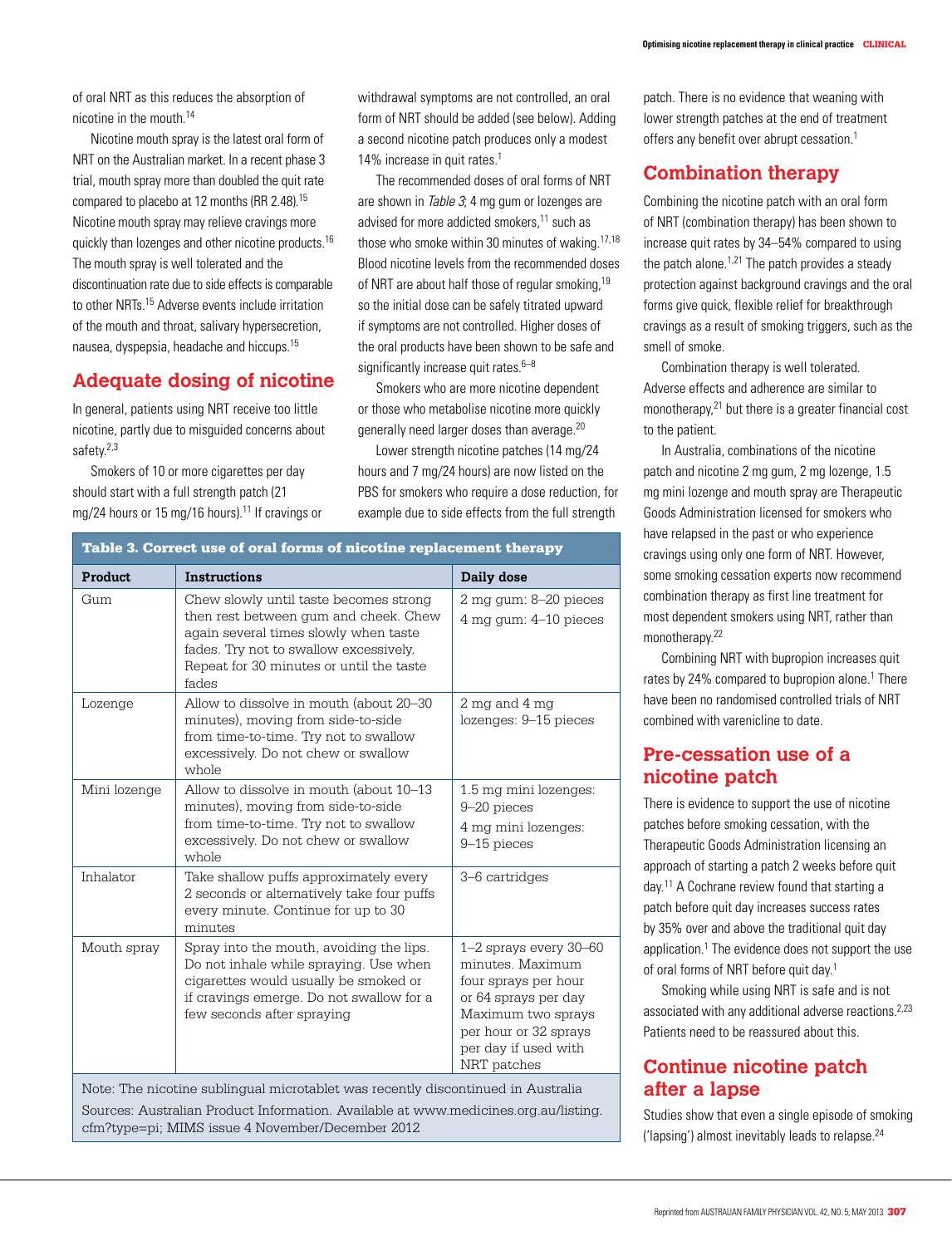When a lapse occurs, about half of patch users stop using their patches within 2 days, usually due to misquided concerns about safety.<sup>25</sup> However, smokers who continue to use the nicotine patch after a lapse are 4–5 times more likely to be abstinent at the end of treatment than those using a placebo patch.26,27

When prescribing the patch, advise patients to continue using it if a lapse occurs, and emphasise that concurrent patch use and smoking are safe.<sup>23</sup>

# **Cue induced cravings**

Most lapses are triggered by situations and moods associated with smoking, such as exposure to alcohol, coffee or stress (cue induced cravings).28 Oral forms of NRT, such as nicotine  $g$ um<sup>29</sup> and lozenges,  $30$  significantly reduce the intensity and duration of cue induced cravings and help to prevent lapses.

Oral therapies should be taken in anticipation of a smoking trigger if possible, or otherwise when cravings are experienced. Faster acting therapies such as the nicotine mouth spray are likely to be most effective.

Long acting therapies, such as nicotine patches, varenicline and bupropion relieve background cravings but do not prevent or relieve cue induced cravings.28

Many patients will benefit from carrying a quick acting nicotine product with them during treatment and after quitting to them help cope with smoking triggers.

# **Summary**

Smoking kills more Australians than any other preventable cause. Nicotine replacement therapy is a safe and effective treatment to help smokers quit. However, it is misunderstood and underused and there is the potential to increase its impact. See Table 4 for a checklist for NRT prescribing.

Compliance with NRT is undermined by myths and misinformation, particularly around safety, efficacy and addictiveness. Proactively addressing these issues will improve uptake and promote more effective use of NRT.

Simple, proven strategies to increase quit rates should be used more widely. These include pre-cessation use of a nicotine patch, combination NRT, and continuing the patch after a smoking lapse.

### Table 4. Checklist for prescribing nicotine replacement therapy

- Explain the rationale for NRT
- • Emphasise that nicotine is safe, effective and has a low risk of addiction (Table 1)
- Start the nicotine patch 2 weeks before quit day
- Give detailed instructions on the correct use of oral forms of NRT (Table 3)
- Emphasise the importance of using an adequate dose of oral forms number of pieces, puffs or sprays per day. If in doubt, use more
- • Choose combination therapy for most smokers, especially if cravings or withdrawal symptoms persist with monotherapy
- • Discuss possible side effects
- Encourage a full course of treatment at least 8 weeks
- Continue the nicotine patch if a lapse occurs
- Arrange follow up visits

Quick acting forms of NRT relieve cue induced cravings and can be useful for long term relapse prevention.

# **Key points**

- Proactively address misguided concerns about NRT safety as they undermine compliance.
- Provide detailed instructions on the correct use of all nicotine therapies.
- Titrate the dose of nicotine to relieve cravings and withdrawal symptoms and encourage a minimum of 8 weeks of treatment.
- Combining a nicotine patch with an oral form of NRT can increase quit rates.
- Starting the nicotine patch 2 weeks before quit day increases success rates compared to starting patch treatment on quit day.
- Advise patients to continue the nicotine patch after a lapse to prevent a full relapse.
- Use quick acting oral forms of NRT to prevent and treat cue induced cravings.

#### **Author**

Colin Mendelsohn MBBS(Hons), is a general practitioner, tobacco treatment specialist and Vice President, Australian Association of Smoking Cessation Professionals, Sydney, New South Wales. mendel@bigpond.net.au.

Competing interests: Colin Mendelsohn has received honoraria for teaching, consulting and travel from Pfizer, GlaxoSmithKline and Johnson & Johnson Pacific. He is on Pfizer Australia's Champix Advisory Board and has served on GlaxoSmithKline's Nicotine Replacement Therapy Expert Panel.

Provenance and peer review: Not commissioned; externally peer reviewed.

#### **Acknowledgement**

The author would like to thank Dr Stuart Ferguson for reviewing the manuscript.

#### **References**

- 1. Stead LF, Perera R, Bullen C, et al. Nicotine replacement therapy for smoking cessation. Cochrane Database Syst Rev 2012, Issue 11. Art. No.: CD000146. DOI: 10.1002/14651858.CD000146.pub4.
- 2. Shiffman S, Ferguson SG, Rohay J, Gitchell JG. Perceived safety and efficacy of nicotine replacement therapies among US smokers and ex-smokers: relationship with use and compliance. Addiction 2008;103:1371–8.
- 3. Ferguson SG, Gitchell JG, Shiffman S, Sembower MA, Rohay JM, Allen J. Providing accurate safety information may increase a smoker's willingness to use nicotine replacement therapy as part of a quit attempt. Addict Behav 2011;36:713–6.
- 4. Beard E, McDermott M, McEwen A, West R. Beliefs of stop smoking practitioners in United Kingdom on the use of nicotine replacement therapy for smoking reduction. Nicotine Tob Res 2012;14:639–47.
- 5. Coleman T, Chamberlain C, Cooper S, Leonardi-Bee J. Efficacy and safety of nicotine replacement therapy for smoking cessation in pregnancy: systematic review and meta-analysis. Addiction 2011;106:52–61.
- 6. Shiffman S, Rolf CN, Hellebusch S J, et al. Real-world efficacy of prescription and over-the-counter nicotine replacement therapy. Addiction 2002;97:505–16.
- 7. Shiffman S. Use of more nicotine lozenges leads to better success in quitting smoking. Addiction 2007;102:809–14.
- 8. Tonnesen P, Norregaard J, Mikkelsen K, Jorgensen S, Nilsson F. A double-blind trial of a nicotine inhaler for smoking cessation. JAMA 1993;10:1268–71.
- 9. Shiffman S, Sweeney CT, Ferguson SG, Sembower MA, Gitchell JG. Relationship between adherence to daily nicotine patch use and treatment efficacy: secondary analysis of a 10-week randomized, double-blind, placebo-controlled clinical trial simulating over-the-counter use in adult smokers. Clin Ther 2008;30:1852–8.
- 10. Burns EK, Levinson AH. Discontinuation of nicotine replacement therapy among smoking-cessation attempters. Am J Prev Med 2008;34:212–5.
- 11. Zwar N, Richmond R, Borland R, et al. Supporting smoking cessation: a guide for health professionals. South Melbourne: The Royal Australian College of General Practitioners, 2011.
- 12. Zwar N, Bell J, Peters M, Christie M, Mendelsohn C.